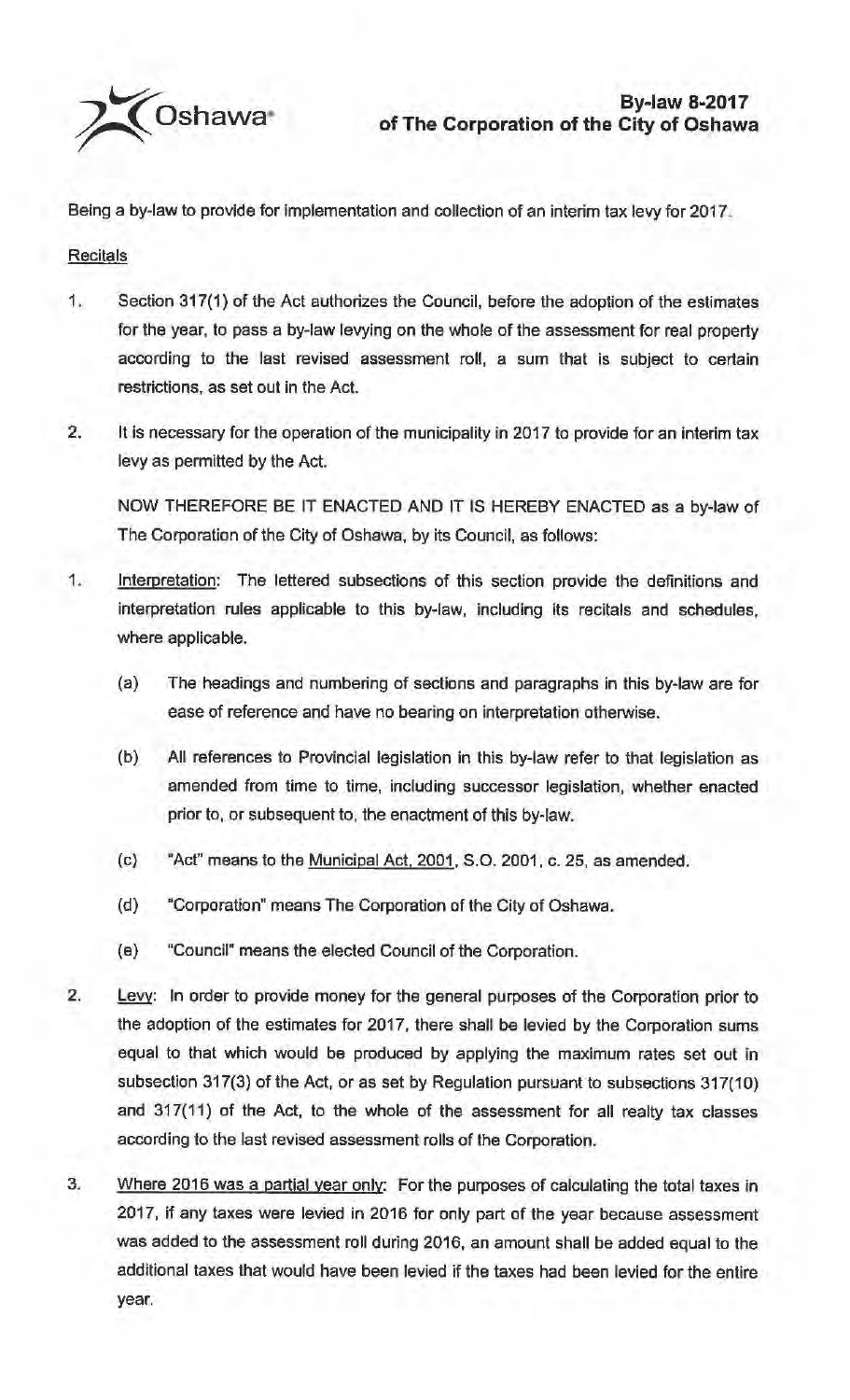- 4. Where property was non-rateable in 2016: Taxes shall be levied on a property that is rateable for local municipal purposes for 2017 even if the property was not rateable for local municipal purposes for 2016.
- 5. Collection: Notwithstanding the provisions of any previous by-laws of the Corporation or of The Corporation of the Township of East Whitby, which may have set the time for payment of rates, taxes and assessment, the taxes levied under this by-law shall be collected in two installments. The first installment is due on the 28th day of February 2017, and the second installment is due on the 28th day of April 2017. Notwithstanding the foregoing, all arrears of rates, taxes and assessments levied and imposed in any year prior to the current year (plus penalties and interest thereon) must be paid before any installment of the taxes for the current year is paid. Upon default in payment of any installment, the privilege of payment by installments shall be forfeited and the subsequent installment or installments shall immediately become payable.
- 6. Penalties/Interest: Any installment or part of any installment of taxes not paid on or before the day prescribed by section 5 of this by-law for payment of such installment shall be subject to a percentage charge which shall be added to and collected with the taxes and which shall be calculated as one and one-quarter per centum (1¼%) of such installment or part of such installment on the first day of default. Any installment or part of any installment of taxes not paid on or before the day prescribed by section 5 of this by-law for payment of such installment shall also be subject to an interest charge which shall be added to and collected with the taxes and which shall be calculated as one and one-quarter per centum (1¼%) of such installment or part of such installment on the first day of each calendar month thereafter in which default continues.
- 7. Part Payment: The Executive Director, Finance Treasurer and the Manager, Taxation and Revenue Services may accept part payment from time to time on account of any rates and assessments and may give a receipt for that payment. Notwithstanding the foregoing, acceptance of any part payment shall not affect the collection of the percentage charge imposed and collectable under section 6 of this by-law in respect of non-payment of any taxes or any installment of taxes.
- 8. Payment methods: The rates, taxes and assessments imposed by this by-law may be paid either in full or by installments, as provided by section 5 of this by-law, to the credit of the Treasurer of the Corporation at any Oshawa branch of any Chartered Bank of Canada or Trust Company.
- 9. Mailing of Notice: The Manager, Taxation and Revenue Services shall cause to be mailed to the address of the residence or place of business of the person taxed, the tax notice as contemplated by subsection 343(6) of the Act.
- 10. Collection after return of Collector's Roll: In the case where the Manager, Taxation and Revenue Services shall have failed or omitted to collect the taxes or any portion of the taxes on the day appointed for the return of the collector's roll, the Manager, Taxation and Revenue Services is authorized to continue the levy and collection of the unpaid